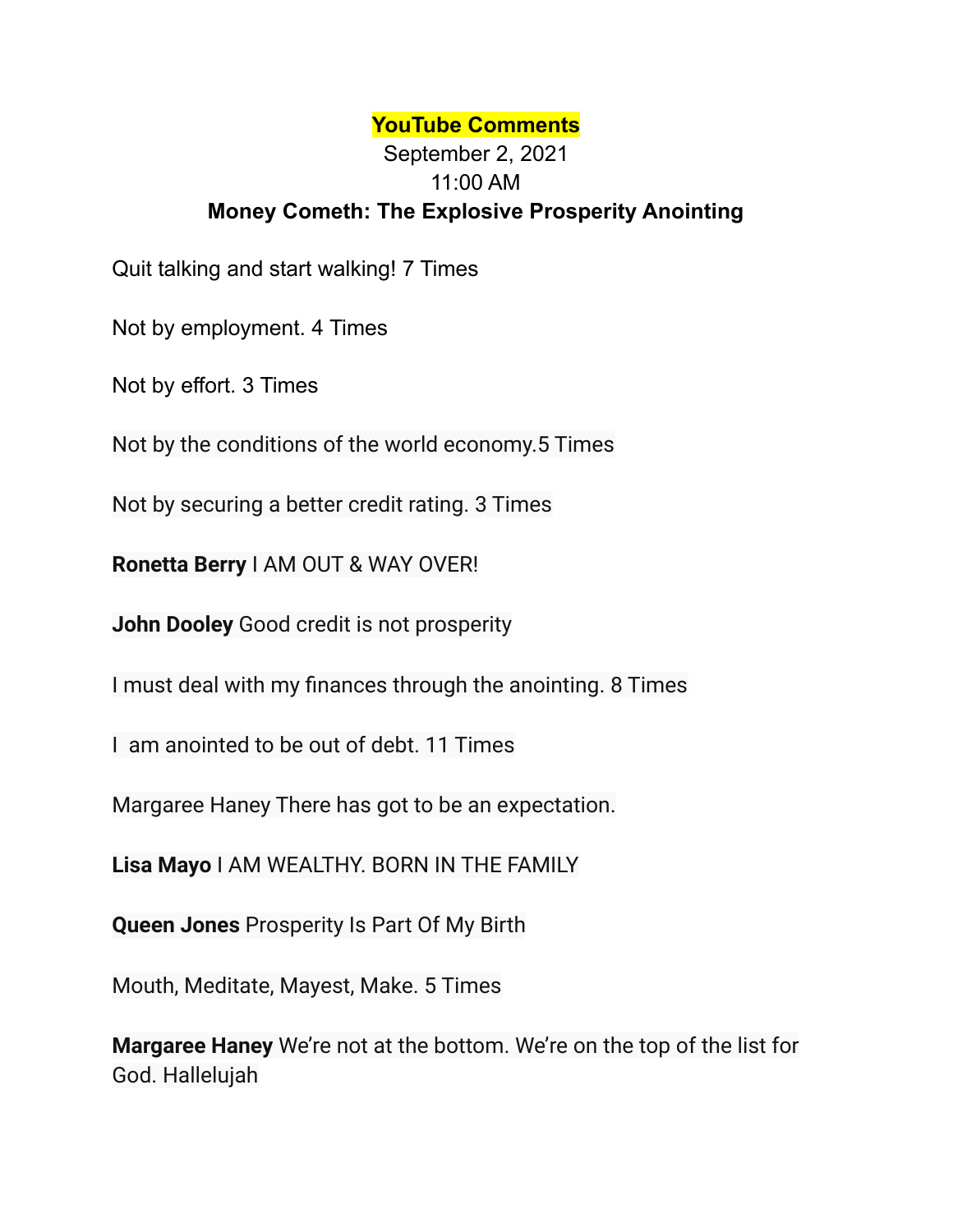**Steph Webster** Yes sir. This prosperity comes with holiness.

I am making it happen! 8 times

Get rid of paycheck to paycheck living. 7 Times

I receive the explosive prosperity anointing. 4 Times

The money just keeps on coming to me right now! 12 Times

The gates, windows, and doors are open on my finances. 15 Times

I'm coming out. I'm going in. 8 Times

**Lisa Mayo** STAY HUMBLE WITH WEALTH

**Margaree Haney** I must humble myself under the Mighty hand of God.

Jesus Is The Breaker And He Has Gone Through The Gate. 9 Times

The Prosperity Gates are open for me. 4 Times

**Steph Webster** I'm letting my heart whip my head!

I don't have to be poor no more! 3 Times

**Margaree Haney** Money Cometh is not a project, It's a production. Producing. I have it NOW!!!

I have it now in the name of Jesus. 11 Times

It's happening in my life right now! 15 Times